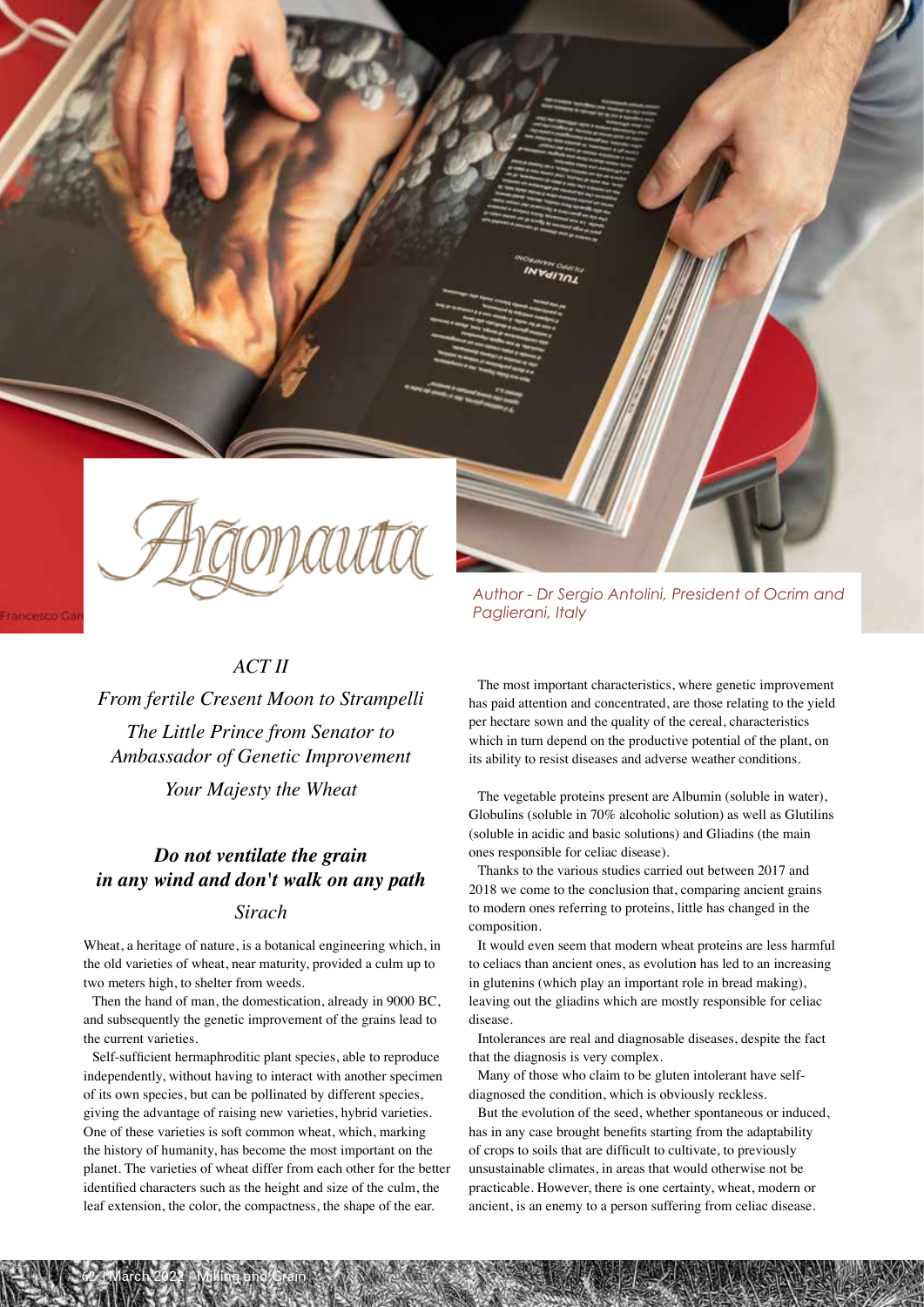A clear demarcation of change A golden crescent that becomes the figure of civilization and culture

### **Hy - 2**

#### **Leonardo Blanco**

There is something hypnotic and extremely fascinating in the words of Leonardo Blanco that trace the plots of the genesis of his works. One has the impression of attending a ritual, made up of waiting and suspensions, in which the temporal dimension plays a fundamental role, as does the measure of the gesture, the rigor, but also the randomness.

With his painting he gives life to a research that involves a long time: the numerous glazes he uses impose suspensions, which mitigate the impulse and lead to a confrontation with the temporal dimension.

Expectations also made of silence that become a space for existential research. Thus on the pictorial surface, often aluminium, the artist transposes the dynamics that move the soul and the world.

The flat backgrounds of colour, which become the emblem of something denied or an absence, are contrasted by areas characterized by a powerful materiality, which attracts the eye. Games of empty and full in which the soul gets lost and for which the letters and numbers that identify the works are transformed into geographical coordinates that lead the soul to find its way.



#### **The Little Prince**

The vocabulary of the Greek language, the pilot book of biology, reports the noun carapello from the Greek karpos, that is the fruit to which the reproductive process belongs.

The lemma and the palea, the two protective little boat-shaped leaves, contain microscopic scales with sexual functions. Hermaphroditism is its reproductive phenomenon.

The palea represents the ventral part of the flower and it is precisely here that, after fertilization, an ovule is formed which, when fertilized, changes into seed, while the entire ovary becomes the fruit, for the caryopsis botany, for all of us the kernel.

Only one fruit for each flower, one seed completely immersed in the caryopsis.

The grain has an ovoid shape crossed by the Ilo, the longitudinal furrow, and a tuft of hair at the top. Indehiscent, the grain is made up of three distinct parts, each containing the next: a real matryoshka!

The external envelope, the pericarp is broken down into 3 fibrous membranes rich in cellulose, the epicarp, the mesocarp and the endocarp, which when milled will become bran. The endosperm, which with the milling process will become flour, is enveloped by two membranes, the internal one aleurone, the external hyaline layer.

It is the nourishment source for the plant development and is the most consistent part of the fruit.

It is a starch reserve from which the embryo of the plant will draw to feed itself during development, until it reaches the size to feed itself autonomously through photosynthesis.

And finally, the germ at the base of the kernel, which gives life to the plant through the cotyledon, the two meristems and the hypocotyl: the first, the umbilical cord that conveys the starch, the second acts for the development of stem and roots and the third having the task of providing the growth axis of the plant.

It contains mostly unsaturated fats, proteins, antioxidants, rich fragrant and tasty oils, as well as the highest quality vitamins, B complex particularly. In refined flours, the germ is totally absent to avoid rancidity phenomena that would prevent the conservation of the flour for a sufficiently long time.

Thus reconstructed the anatomy of the wheat grain, it is possible to go into the sub microscopic level, and analyse its composition at the molecular level:

**Water:** Constitutes eight to 18% of the fruit, depending on the stage of ripeness.

**Sugars:** They are the dominant fraction, 72% of the fruit.

**Fats:** About 1.5-2% of the grain.

**Mineral salts:** They amount to 1.5-2%, equal to the lipids percentage.

**Proteins:** On average around 12%. Much of it is contained in the endosperm; some of them (gliadins and glutanins) in contact with water, and thanks to a mechanical action, form gluten.

Enclosed in the flours derived from the grain of wheat, not only precious nutritional substances, but also archetypal languages, more proper to the Soul than to the Body. From a primary hermaphroditic reproductive process, therefore, the birth of a fruit (Ear) and a seed (multiple in one ear) that will die to itself during the summer drying to be interred, buried in the clod, to reincarnate in new life.

A transubstantiation and subsequent Christian resurrection or a true cycle of pagan reincarnations.

"In the most critical moment of the story of vegetation, when the span of time seems to close, the creator god of life and saviour from death, from Tammuz to Christ, had to die and then be reborn. His death and resurrection were, in fact, proof of his power to convert death into life."

#### *(Antonino Buttita)*

The archetype of time and its flow, of its consummation until its periodic re-foundation, renews a cyclical conception of life where "... the seed, and in all archaic societies the grain in seeds, was felt as a visible and concrete metaphor.

"On one hand, its inert aspect, its apparent death, were a dramatic denunciation of plant life; on the other hand, the power to vegetate contained in it identified it as the source of life.

"It was no man land in the border area between living and dying ... .

"In the process of tracing back from the invisible to the visible, to an all human visibility, the identification of this drama in an

Milling and Grain - March 2022 L-63

anthropomorphically represented god is consequential."

(Antonino Buttitta)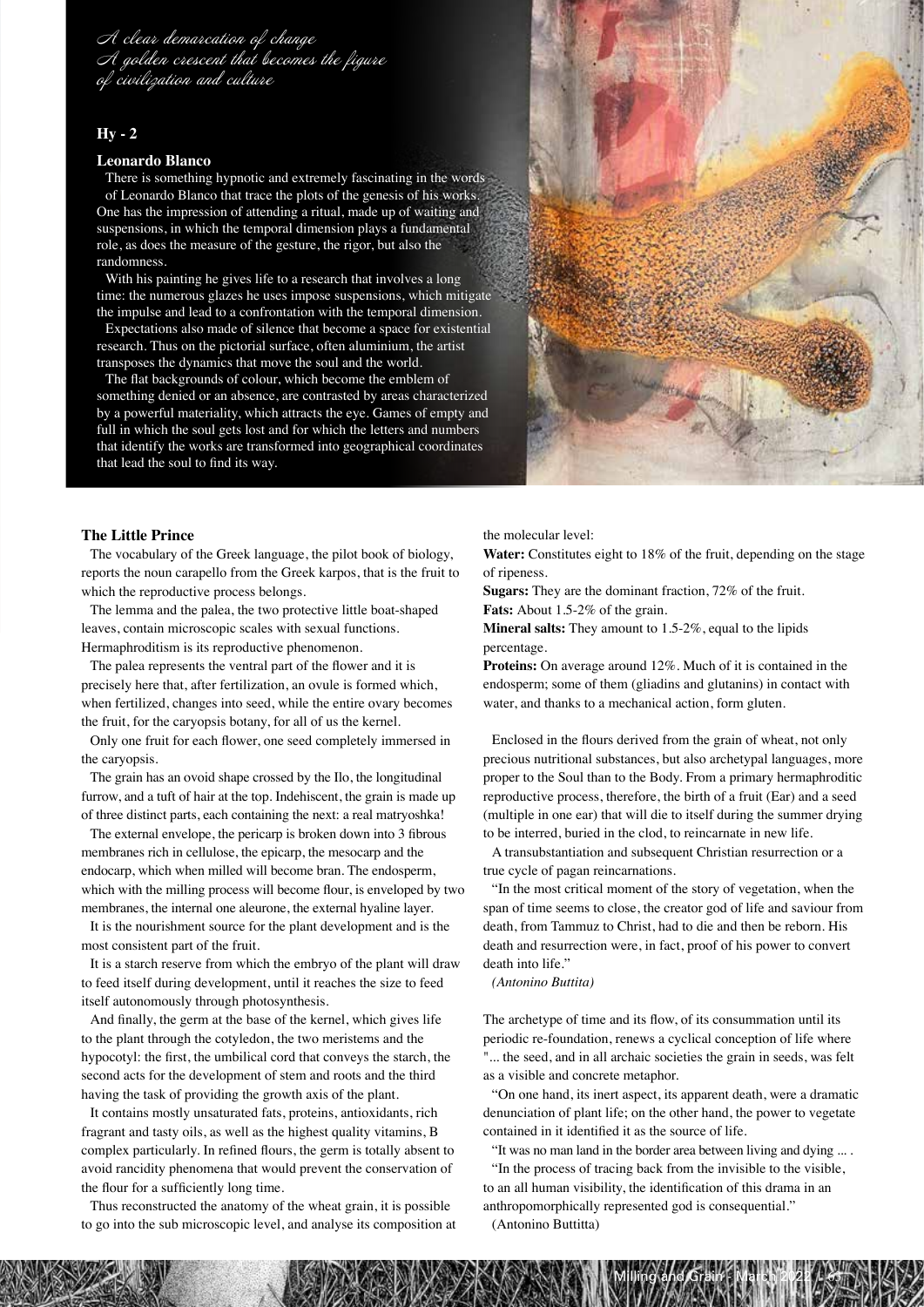### *Triptolemus, Sophocles' first tragedy to be performed*

*The tragedy refers to the story of the Homeric hymn to Demeter narrating how she in her wanderings to Eleusis attempted to give immortality to the son of King Celeus. Triptolemus' journey depicts him on a flying chariot pulled by snakes, to bring to men the gift of wheat offered to him by Demeter*



# *The battle is simple because the goal is precise: Is it possible in your jurisdiction to increase agricultural yield?*

*So if this is possible, this must be done! Benito Mussolini*

#### **Da Senatore ad Ambasciatore**

After completing his university studies in Naples, the Marquis Raffaele Cappelli devoted himself to a diplomatic career, assigned to the embassies of London, Vienna and Berlin.

In 1885 he conquered the foreign ministry, in Rome, with the office of secretary, until he became a senator in 1919.

Collecting the family inheritance, he deals with the agrarian reform of the early twentieth century with competence and leadership.

We are in the first half of the 1920s and monarchical Italy is an importer of wheat for 1/3 of the national consumption equal to about 7.5 million tons, the cause of a deficit in the trade balance.

The project of a self-sufficient policy leads to the Battle of the Grain to achieve complete self-sufficiency.

Proclaimed by the Chamber of Deputies in June 1925, the battle was already decreed in early July of the same year, and the permanent wheat committee was established, headed by Benito Mussolini and the agronomist Nazzareno Strampelli, father of Senator Cappelli, that is part of it.

The project and the intervention had to mainly address the yield increase of wheat per hectare, an average increase, even a modest one, would have given remarkable results, avoiding enlarging the area cultivated with wheat to the detriment of other more profitable crops and in each case necessary for the national economy as a whole.

The extension of hectares covered with the sowing of the previous year is thus established.

The project has to face three main problems: the problem of seed selection, the problem of fertilizers and technical improvements and,

64 | March 2022 - Milling and Grain

#### **Triptolemus**

#### **Alessandro La Motta**

In this work, inspired by the figure of Triptolemus, the artist continues a research that began a few years ago linked to the myth of Demeter, connected by the ancients to the seasons changing and the cyclical nature of time.

There are several stories dedicated to the character of Triptolemus, who is variously identified, in the Orphic tradition, as the son of Disaule and Baubo, two beings born from the earth, and in the Homeric Hymns, as the son of Celeo and Metanira, the rulers of Eleusis, where Demeter is welcomed during her desperate wanderings in search of Persephone.

The goddess will give the young man a chariot pulled by winged snakes, to travel the world sowing wheat and teaching agricultural techniques to the human race.

Generous gesture that allowed humans, as Vincenzo Monti wrote in 1797 in his Prometheus, "to the correct man abandon the oaks, / and abhor the food fiere of the fiery." Here, La Motta chooses to depict the hero according to the iconography that took hold from the end of the fifth century BC, or as a beardless young man, offering us a contemporary reinterpretation of classical art according to his personal stylistic code.

last but not least, the problem of prices.

Unfortunately, starting from 1927, the world market was characterized by a sudden collapse in prices and the government was forced, in order to continue to follow its economic line based on selfsufficiency, to defend the income of farmers by imposing protective duties on wheat importation.

In a historical context in which the goal is to feed the growing population and drastically reduce the quantity of imported wheat, the work of the agronomist Strampelli is mainly aimed at identifying, with the crossing and selection of the progeny, new varieties of plants that increase crop yields and resistance to pathogenic fungus and ensure an earlier earing date.

Strampelli tries to anticipate the earing time to have the grain when the climate is cooler and more precisely when there is more water in the soil, to allow the plant to produce more.

The Senatore Cappelli wheat (Strampelli dedicated the new wheat to the Marquis Raffaele Cappelli), despite being just over 150cm tall, late and susceptible to rust and lodging, caused an increase in harvest yields compared to the averages obtained with the old local varieties.

Its hybrid wheat cultivars were one of the decisive elements in winning the Battle of Wheat.

In the 30 years from 1920 to 1950, up to 60% of the national durum wheat area is invested in Cappelli. From the beginning of the last century until the 1960s, Senatore Cappelli wheat represented the basis of the genetic improvement of durum wheat and is in fact present in the genetic heritage of almost all durum wheat cultivars, now cultivated in Italy.

High ear, deep roots, diploid, great personality for intense aromas and rich flavour, digestible and capable of exerting beneficial actions on cholesterolemia, inflammatory state, oxidative damage of cell membranes and intestinal function.

Italian, even if deriving from a Tunisian variety, the great protagonist and the most widespread until the 1960s, is today once again in the limelight because it is extraordinary, prone to organic crops and hostile to excessive fertilization.